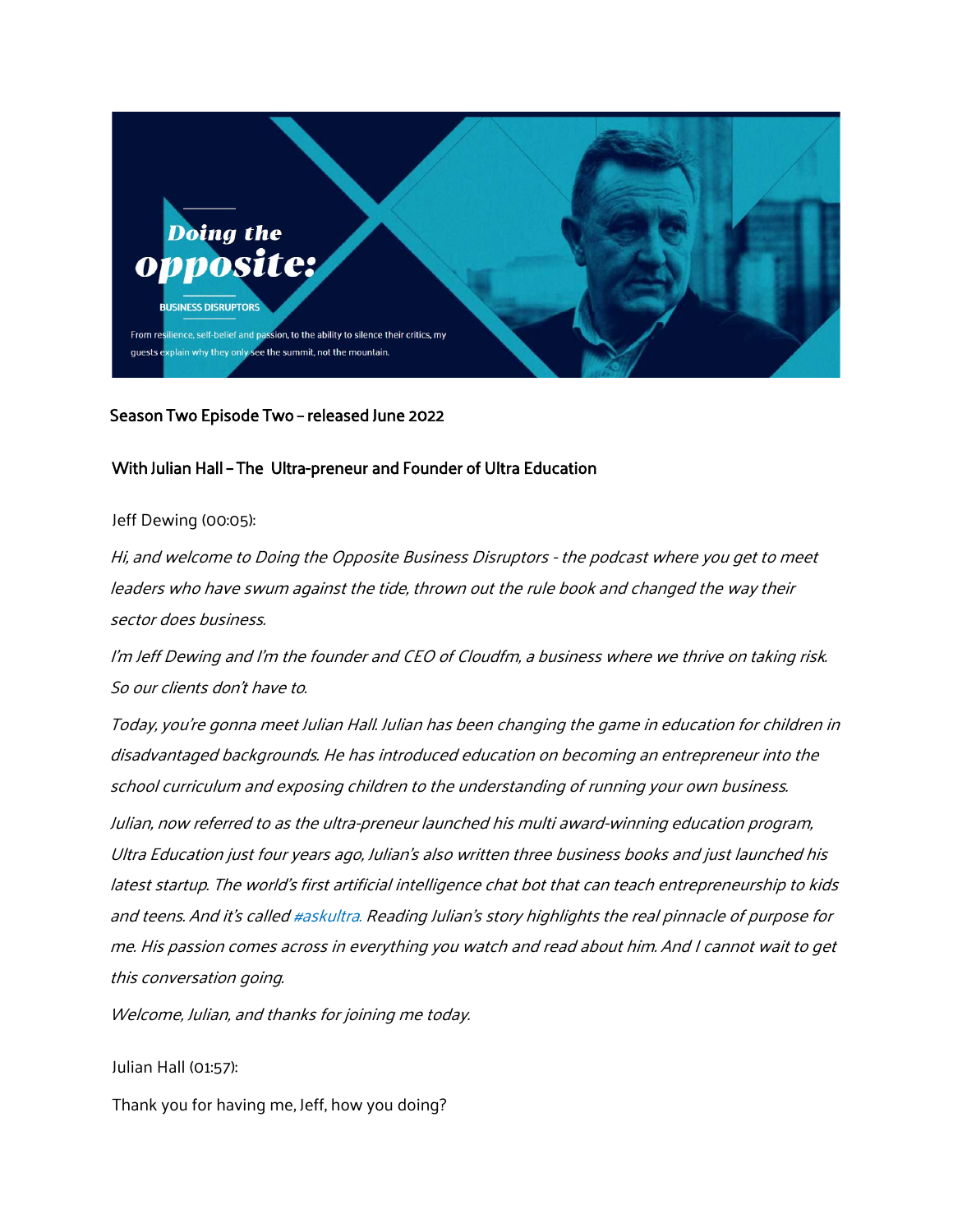### Jeff Dewing (02:00):

Um, not bad mate, not bad at all. And I'm looking forward to this morning's chat.

So let me start by asking you to sort of set the scene. Um, yeah. What, what's your background? Uh, and what was the choice of career you made when you sort of left school and, and moved into your early learnings of actually, you know, having a career and, and becoming an entrepreneur?

## Julian Hall (02:21):

Sure. So, um, I was born and raised in Northwest London, a borough called Brent, and it had all the usual kind of disadvantage and socio-economic challenges. I had a really passionate mother who really geared me towards education and coming from the Caribbean, she was Grenadian born, um, in the West Indies they really value education, highly. And actually a funny story that she she was a nurse and when she was pregnant with me just before she gave birth on the same day, she was finishing her last exams for nursing <laugh>. So you know, my aunt would often tell me that you know, she finished her exams and then she went to have me <laugh>. So, you know maybe I had academics in the, in the genes, but I also kind of recognized that even though my mother was a stickler for education, that actually that wasn't the full story for me.

### Julian Hall (03:23):

And what I saw was through education is I saw opportunity and it was the, it was that opportunity that led me into entrepreneurship. It was the sense that in everything that I'd learned in school, that I could do more than just what the world had presented to me in a career path or a nine to five job. And, and actually at the time, I wasn't really presented with exciting jobs or an exciting career path that I felt would match the ambition that I had as a teenager. And the only option that I had, which lit my fire was doing my own thing, was entrepreneurship, was starting my own business and experimenting and taking a risk and seeing where that went. And so I think it was the, the lack of opportunity that existed for me as a young man in that area.

## Julian Hall (04:20):

That almost forced me to think of other opportunities, other ways in which I could realize my potential.

I'm using these words now. That's not those words, the words I was using back then it was just, it was just a feeling that I had. I can, I can explain it better now, but at the time I just didn't feel as if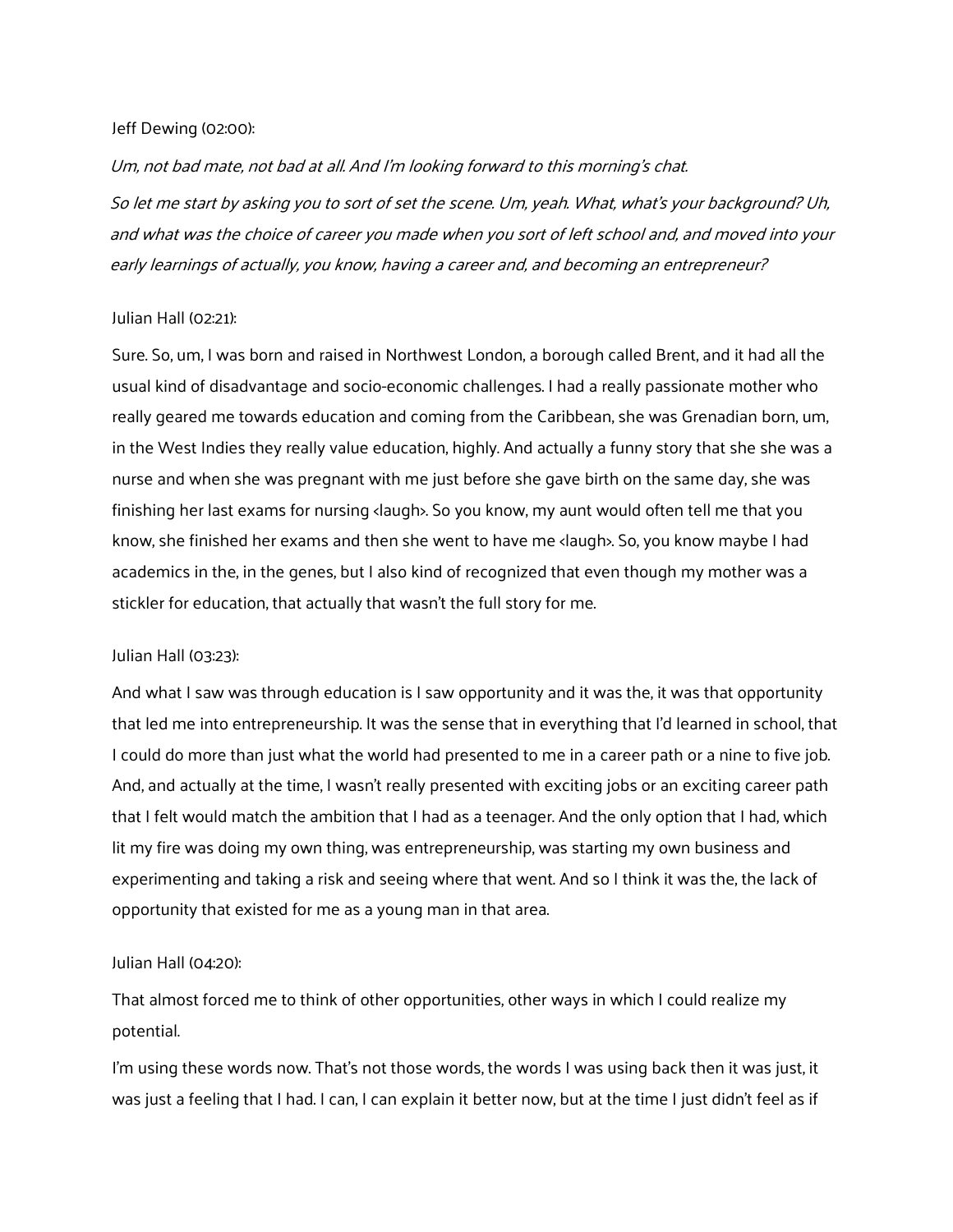what was being presented to me by the world was enough and that there was something else that I could do. And that was my, my gateway into entrepreneurship and trying to do my own thing.

#### Jeff Dewing (04:52):

But you also went into studying and getting involved in investment at some point in your early career.

### Julian Hall (04:59):

Yeah. So what had happened? I, I had started my first business when I was 18. It was a fashion company with a, with some friends of mine. And it was really because we couldn't afford to buy the flash clothes that we saw in the music videos. So we had to make them ourselves. And my girlfriend at the time had just qualified from London College of Fashion. So she, she designed the clothes, you know, she taught us how to make, make the clothes. And so we'd solve a problem for us in being able to have cool clothes and, you know, for not much money, but we'd also solved that problem for other people you know, peers and, you know, other - that generation of the time. I then after that tried a few other businesses between my late teens and early twenties, but none of them worked out.

#### Julian Hall (05:43):

I, I didn't, I was trying to figure it all out on my own. There weren't any business mentors, there was no internet at the time. You know, there wasn't a Jeff that I could reach out to and ask for some advice. So I just thought, you know what, I'm gonna do, what my mom told me, just go and get a job, like a normal person. And I ended up from that point getting you know, a few hop, skips and jumps having a career in investment banking. So, you know, and, and again, looking back at it, I believe that that early experience of entrepreneurship without having a degree, was able to get me into a career in investment banking because I could sell myself really well. I was a quick learner. I didn't give up when things didn't, didn't go well. And I just tried to listen and understand things as much as I could. And I think that really worked in a in a, in a corporate environment. And so that's when I, you know, I had this career in the Canary Wharf in the city for a number of years.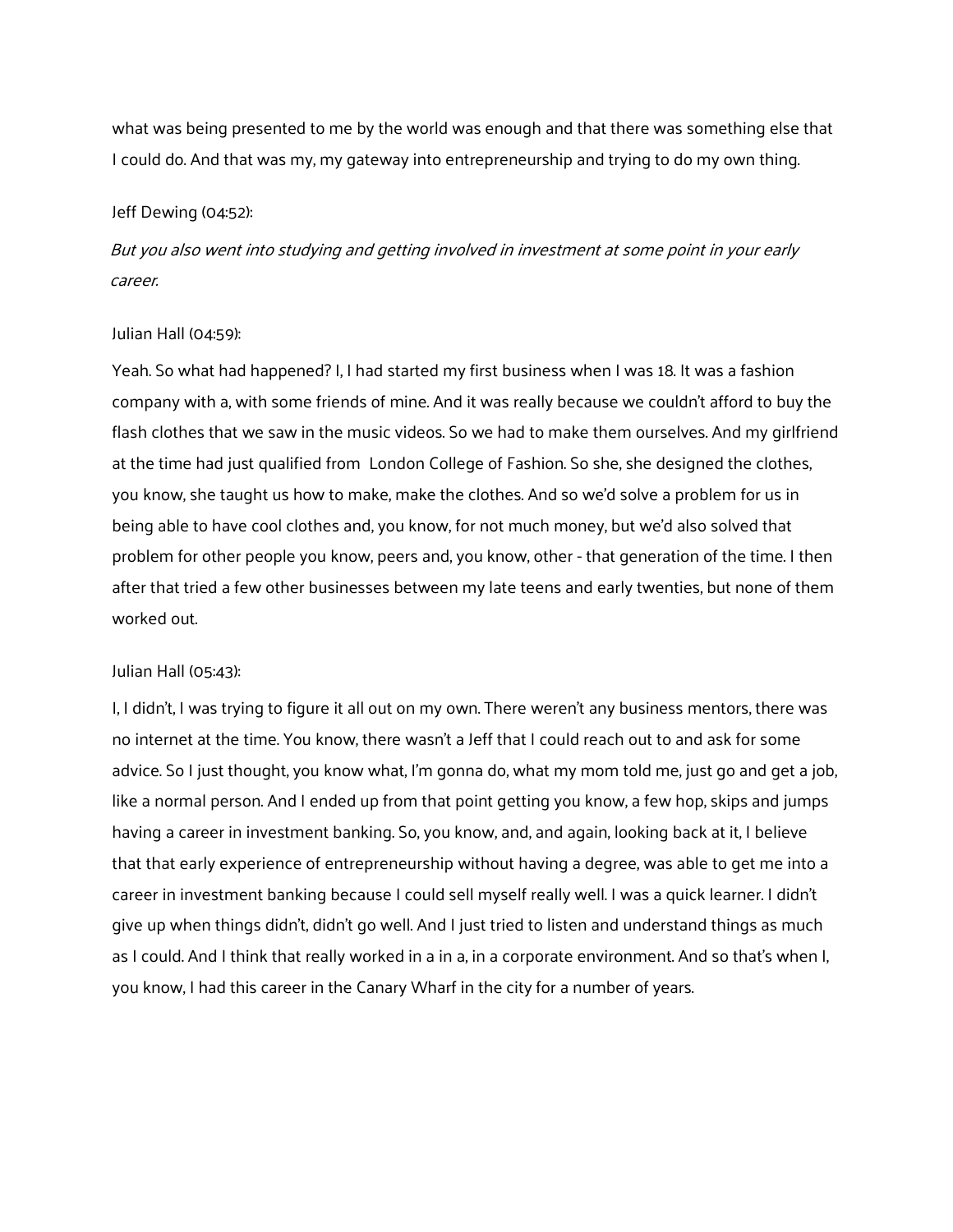#### Jeff Dewing (06:45):

And that clearly gave you insight and experience that was always gonna aid you in your future entrepreneur journey. Because that knowledge and information of the investment process really opens your eyes up to stuff that most people have got no idea about. So yeah. So thanks for that, Julian. That's great. So now, now it's, I'm really interested because I want to begin by trying to understand, you know, what was it that drew you into the desire to engage children into entrepreneurship? I guess we got an insight into that question because of some of the things you said already, but I really wanna sort of peel those layers back and get under the skin of it. And more importantly is once you've decided that that's what you want to do, and you go on that journey, tell me how you think it will truly impact their lives or, or the view of your view of, of what their life and their work life will be when they eventually leave school. What impact do you think it's gonna have? So start off with telling me what drew you into it, and then tell me what you think the benefit and the outcomes will be.

#### Julian Hall (07:42):

Sure. So there were two main things which drew me into it, Jeff. And the first one was when I ran a business, it was a digital agency in Shoreditch back in 2006, 2007, I would often be asked to go into corporates and schools and colleges and universities to talk about my journey. You know, how did I end up having a business in Shoreditch doing my own thing? Why would I leave a safe and secure investment banking job and do this, you know, startup thing, you know, for a lot of people at that time, it just seemed counter-intuitive. So what, what would happen when I would go into schools, when I would go into education, the questions that the students would ask me about business and entrepreneurship concerned me because they were very basic questions. And it made me realize that, well, if you are asking me that means you can't be taught this stuff.

### Julian Hall (08:40):

That means no one else is telling you, right. And if you're stopping me in the hallways, as I'm leaving, right, this, this, this lecture that I've, that I've just done to ask me more questions, it means that you really don't have anyone else to talk to and that you're interested in this stuff too. Around that time young people felt more confident about entrepreneurship because they saw that well, they were watching Dragons Den, The Apprentice, you know, they saw that all of these, a lot of these smart entrepreneurs were young as well. So it made them feel like they could take part in this sport. We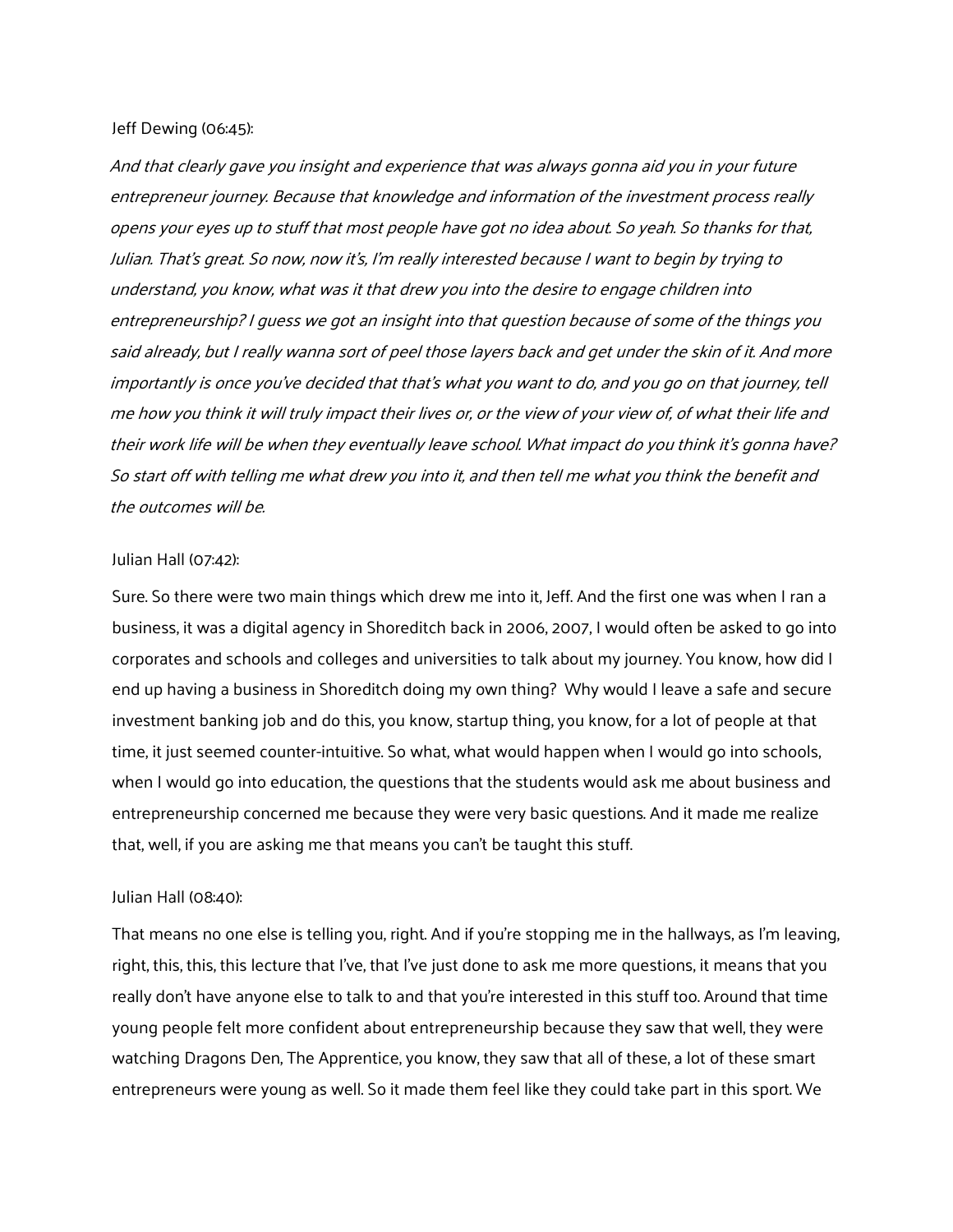call entrepreneurship. But over time I realized that it wasn't just one student or one kid that didn't have support. It would, there were loads of them. And then when I would speak to teachers and lecturers in university, I'd say, you know, do you guys actually teach them about entrepreneurship, not business in the macro sense, not big business, but how to start up a business and they'd say no.

## Julian Hall (09:36):

And I'm like, so what do you teach? 'em In business studies then? Well, we study your business, but we don't teach them how to start one up. So that really concerned me. I thought, well, you know, what chance does the next generation of entrepreneurs have if they're not being taught it at a young age? The second really big influence that I had was my daughter. So around this time my daughter was, she was still a child from the primary school. But so that I could be close to her, because I had done a lot of traveling in the first few years of her life - so that I could be close to her, in my home office she would have a little playpen and she would, she would play around and you know, whenever I'd have a call, she would know to be quiet and you know, all the rest of we had this little thing going on.

### Julian Hall (10:23):

After a couple of years we had a, a garden party just with family and friends and halfway through, she came to the patio doors with about six or seven of her cousins. And she said, 'right, everyone we've made you stuff to buy. And if you don't have any money, we've made you credit cards too'. <Laugh> and everyone looked at me and said, Julian, what have you been teaching this poor child? You know, this you've been teaching her these evil corporate ways. And actually I hadn't taught her a thing. She had just absorbed everything that dad was doing. And she was just replaying it in a way that a child does, right. Children just pretend to be like adults. And so it then dawned me that, 'well, if a seven year old can pick this stuff up unintentionally, what if we deliberately taught it'?

### Julian Hall (11:16):

Now, my wife is, is an early years teacher. So she's in a lot of experienced expert educator. And we then realized that actually, if you unpack entrepreneurship, it's a bunch of teachable skills. Yes, people are born with, with a few, you know, things that can give them an advantage, but actually, you know, you can teach teamwork, you can teach leadership, you can teach problem solving. You can put people through experiences that make that make them more resilient. So that was those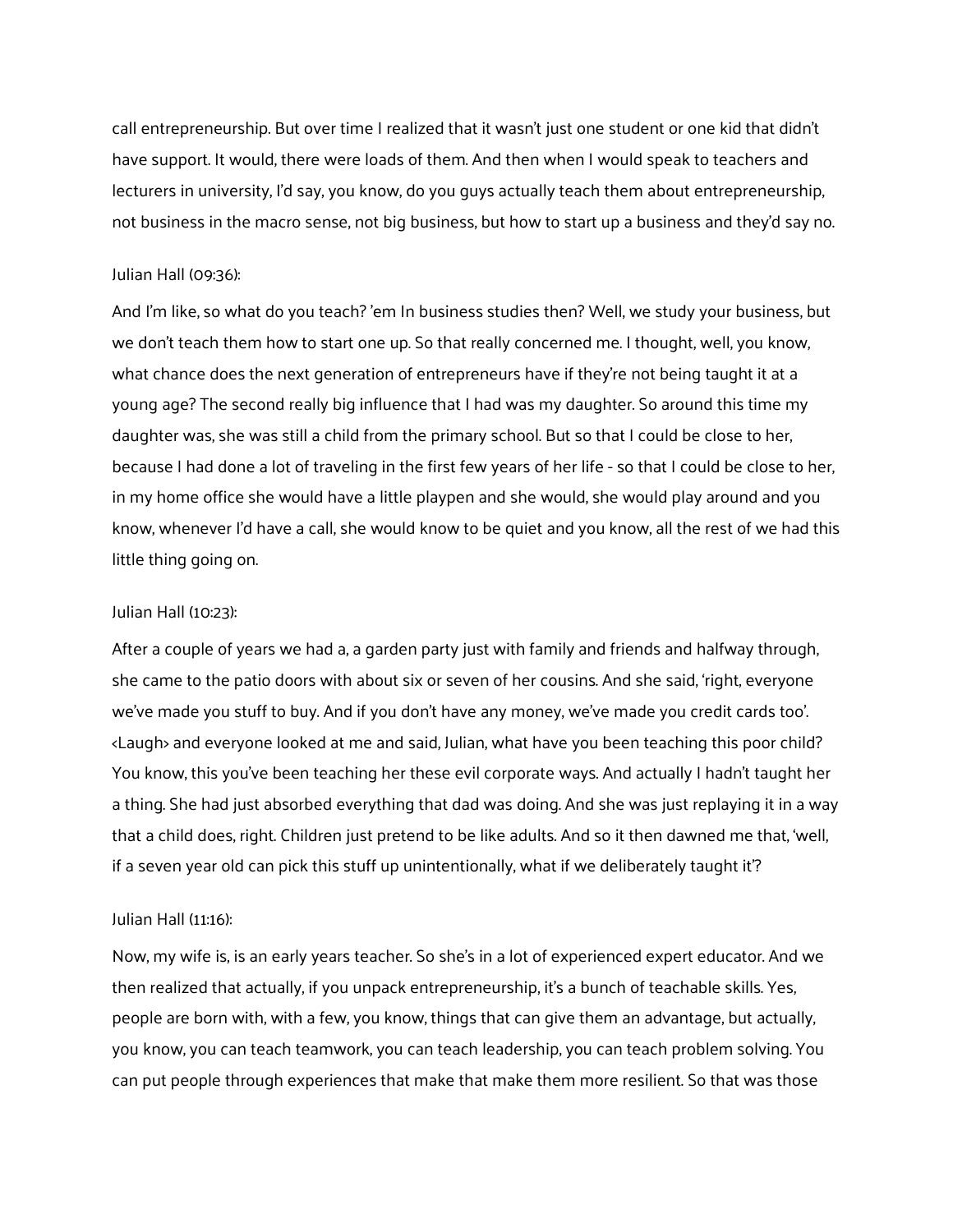two things combined. I had this growing compulsion to solve the problem of kids and young people, not knowing about entrepreneurship as it exists today and being able to do it at scale. So as opposed to, you know, people thinking that entrepreneurs have been sprinkled with magic dust at birth and that they were just lucky or they had some particular superpower - that actually entrepreneurship should be available to everyone. Not that everyone will become an entrepreneur, but in the same way, when I was 18, I didn't think there was a job out there for me. So why I wanted to do my own thing that other young people should be able to have the same opportunity if they want to, to at least explore the idea of starting their own business.

#### Jeff Dewing (12:29):

Which, which I, I think is great. I, I guess my question at that point then is how does, how does the institution of education respond to that? How, how did they feel when you were starting to say, 'look, we wanna make this to the curriculum'. You know, were they anti, were they going, 'oh no, no, no. You know, we don't do things that way'. I mean, how did they respond?

### Julian Hall (12:48):

It's really interesting. And it took me a few years to work out where the friction was. And if you speak to teachers, most teachers, head teachers and others would agree that having an entrepreneurial mindset and an, and an entrepreneurial skill set is a good thing. However, if you go all the way up to the Department for Education they, they think otherwise not that they discount the value of it, but I remember speaking to a woman her I've forgotten her name, but I'm sure it's Google-able who actually created an, A-level for entrepreneurship. Right? And she said, the reason why it wasn't accepted by DfE. And the reason why it doesn't exist in the curriculum today is because DfE said that 'if you study plumbing, you'll become a plumber. If you study marketing, you can go in, you can get a job in marketing.

### Julian Hall (13:40):

If you study medicine, you could become a doctor. If you study entrepreneurship, there's nothing for you to become'. They couldn't connect it to an industry, to a sector, to a, they couldn't connect doing A-level entrepreneurship to a job. So they just discounted the value of it. Right? And so when you ask, did they accept it? Does education accept it? Teachers accept it for the most part, but it would appear that the department for education hasn't yet - and this was some years ago, they may be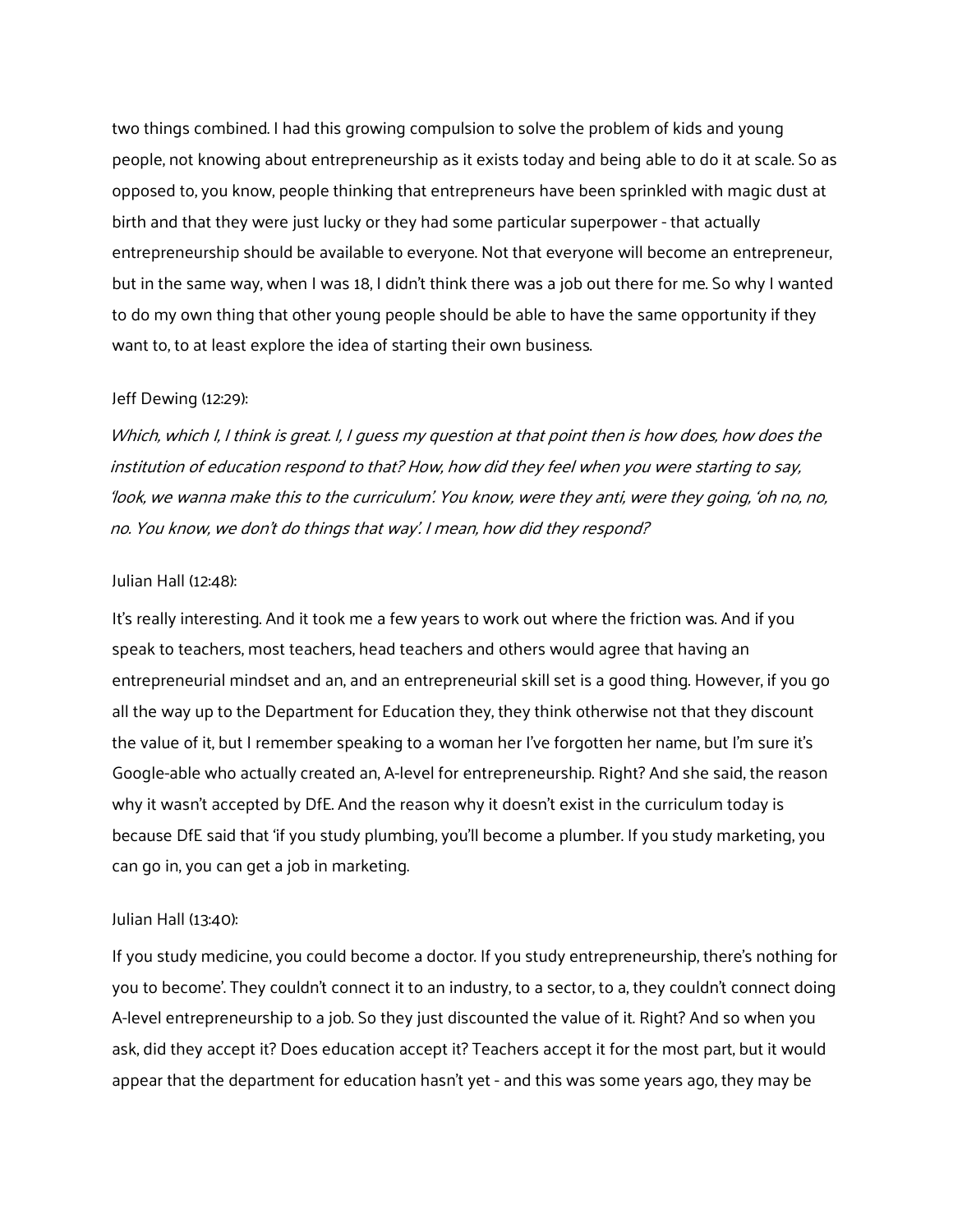getting closer to it now - but they've not fully been able to work out where does entrepreneurship fit within the rest of the subjects in the curriculum? And that's one of the things that I'd like to do more of, you know, educating them around.

### Jeff Dewing (14:26):

That's really simulated an interesting thought in my mind because entrepreneurialism is sort of a word that people hear, but they don't really ever dig deep enough to understand what it actually means. And I guess a lot of people will just come out and shoot from the hip as to what they believe it to be. It's about starting their own business. It's about making money. It's about selling business. It's about all that stuff. When in actual fact, I don't think it's any of those things. What I think entrepreneurialism is, is somebody looking at the world through their eyes and that might be plumbing. It might be industry, it might be government, it might be public sector. It could be any of those things. And what they're doing is they're <sup>s</sup>aying something's not right. You know, we need to fix this thing. We need to disrupt and change and improve and enrich people's lives, which currently they're losing out'. And an entrepreneur's job or an entrepreneur is somebody that's has no fear in saying 'I'm gonna go fix that problem'. And that's how I would probably link the word entrepreneur.

## Julian Hall (15:24):

Yeah. I really like that. And whenever we talk to kids about business, we always ask them, what problem are you solving that you're passionate about? Because entrepreneurship isn't just about selling someone something, or making some money from it. It's about saying, how can you add value to people's lives by solving a problem through a product or a service that is compelling enough for them to pay for, and then pay for again, right? And then you have the makings of something. So I, I, I couldn't agree more.

### Jeff Dewing (15:53):

Mm. And then of course, if you then play that back and it's something that my listeners will hear me say frequently, and they'll probably go, oh, here we go again. But there's one thing that really summarizes all this for me. And I only came to, it only came to me a few years ago and I wish I'd have known this when I was at school and coming outta school and it's ikigai. Right? So <sup>a</sup> ikigai, <sup>a</sup> Japanese tradition that basically translates as the meaning of life. And it's four circles intertwined and it asks four questions. What do you love? What are you good at? What can you get paid for and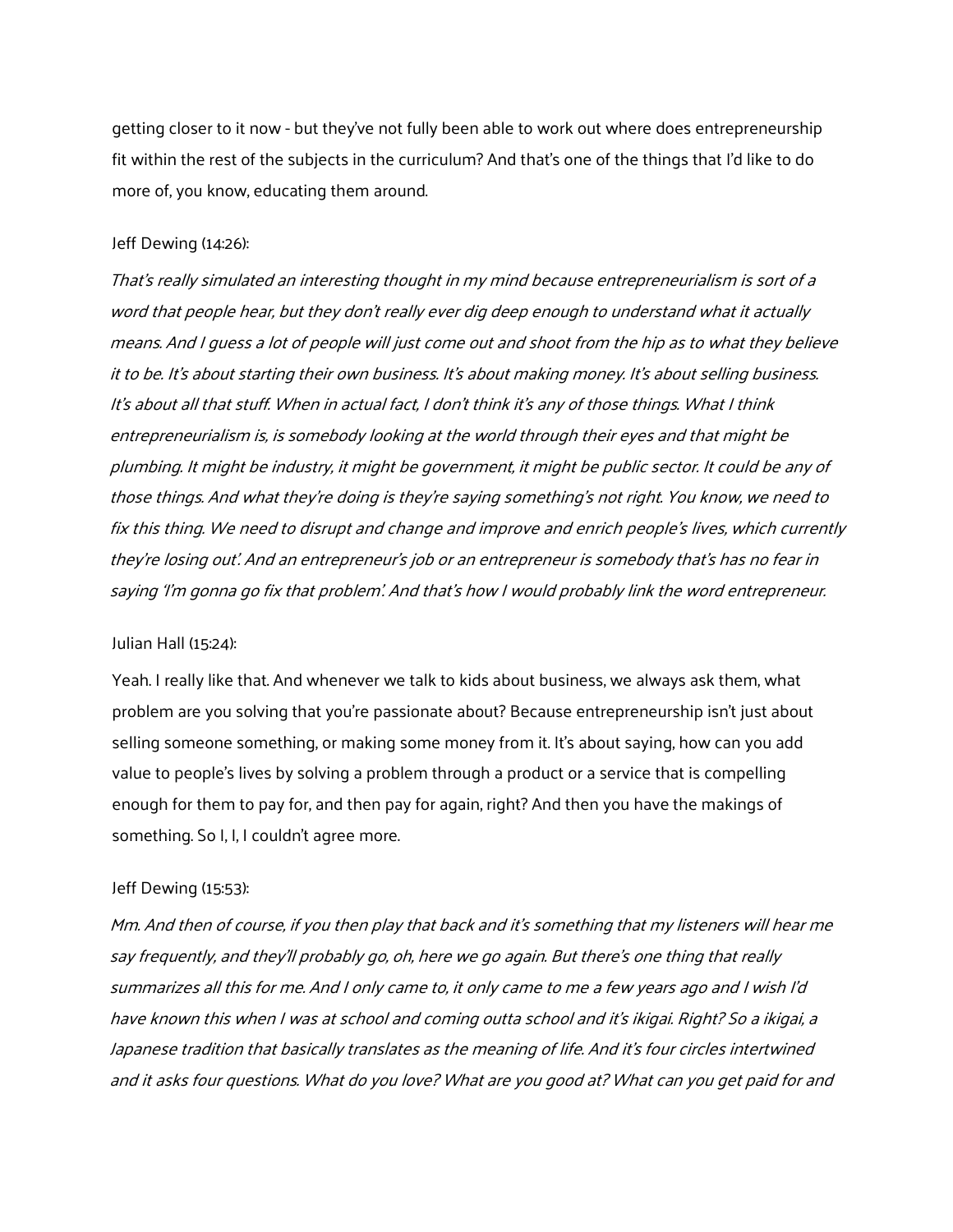what change you're gonna make in the world. Right? And when you can answer those questions, of course, as a youngster, you don't, you can't answer those questions straight away. You've gotta go through some life experience to understand what you, what, what you enjoy, what you don't enjoy.

#### Jeff Dewing (16:37):

But the ultimate aim is if you don't love what you do, you don't do it. If you, and, and the other thing that's really great that I love in the world when you've understood that you there's a challenge or a problem that you wanna fix, or you wanna address, or you wanna improve is be the change you want to see. And essentially what that then does is creates a driving a passion that is relentless, and people that get into that stage and understand it. The reason they tend to be very successful is they don't see the mountain. They only see the summit and it just drives, right? So if we could get the youngsters in the world to say, and, and have a mindset that says, 'it's really important that you do what you love', and you need to learn as fast as possible, what it is you love.

#### Jeff Dewing (17:24):

And I think that will then put them on a road that will help them understand, you know, the real focus. And of course, life's about keeping things simple, right? You can't have kids reading 30 books <sup>a</sup> week, and God knows <sup>t</sup>hat I know the confusion comes with it. How do you give them something really simple? That helps him understand, you know, going beyond the plumber or the electrician or the nurse. So it, it's a fascinating subject. And it's, and it's one that I'm starting as, I unpeel this stuff. And obviously reading a lot about you. I'm starting to realize how important that journey is, because it will shape the future. You know, the, the children of the future. We know that, and it's a bit of a cliche, but the millennials will be running this country in five years time. So we need to understand that the Gen Zs are, are not far behind and they seem to be, the ones are teaching us oldies a huge amount of value in what we should be doing in our lives going forward.

### Julian Hall (18:14):

Yeah. I mean, you know, you, you've, you've really kind of hit the nail on the head of what sits behind how and why we teach entrepreneurship and you know, our slogan for the company is 'Do what you love.' And it's because what we've realized, when I, when I've read the biographies of many successful entrepreneurs, you, you, you get to, you get to see that they're not doing it for the money. They're doing it because they're passionate about it. And and even in your book, Jeff which I've got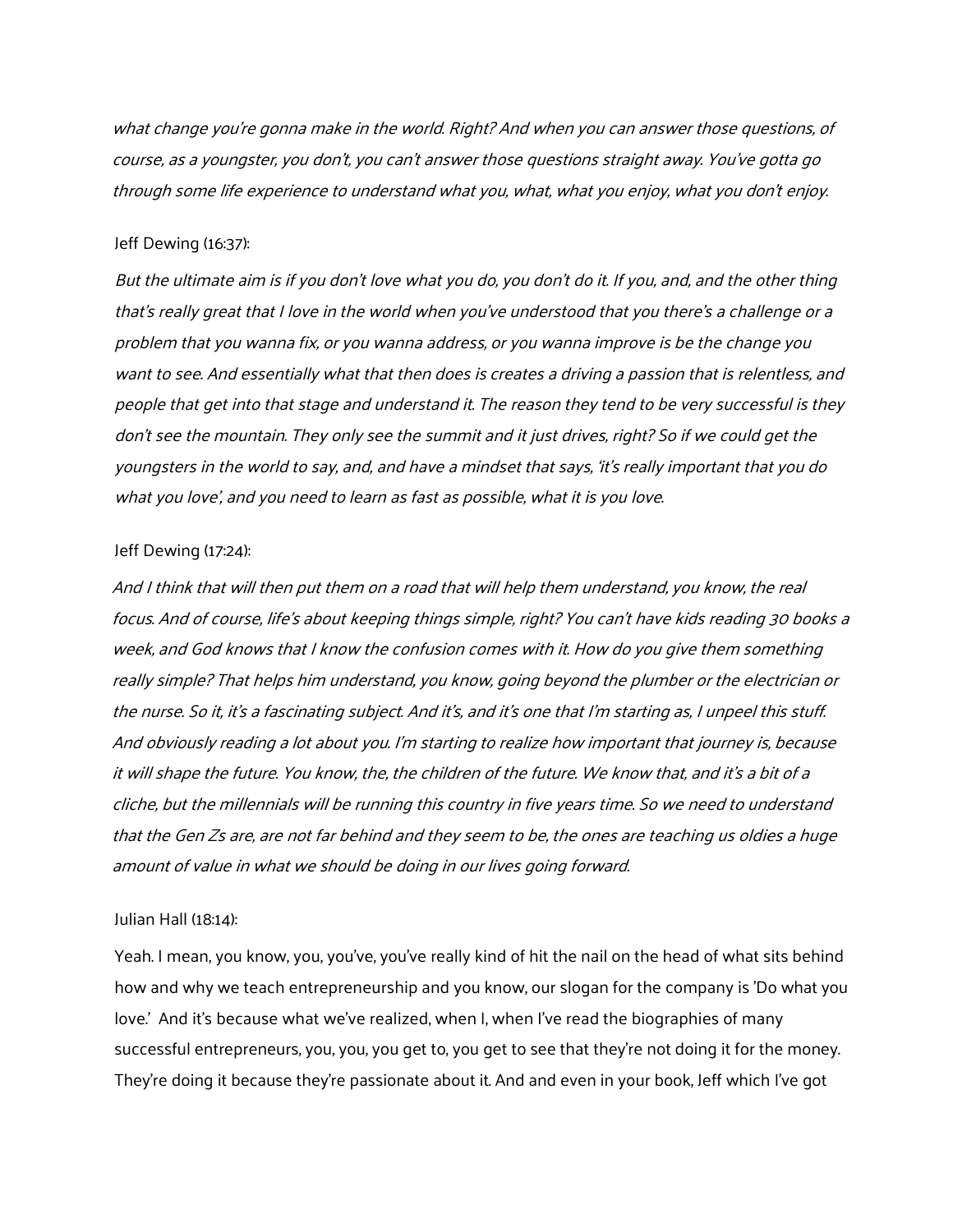here, <laugh> I, I was really, you know, it really made me smile when you said that your dad was his success because he did what he loved and he made money from it. Mm-Hmm <affirmative>. And that really resonated with me because that's, that's what we tell our kids. We say to them, look, whether you start your own business or you get a job, it should be something you enjoy.

## Julian Hall (19:09):

And it should be something that you love doing because you are gonna spend a lot of time working, right? Mm. Not just in the day or the week, but for your life, you'll spend a lot of time doing it. So why do something that you hate or that you just really dislike? And that seems like something which is obvious, but a lot of people in this country are doing work that they don't like, you know, lots of people do not look forward to Monday mornings and they celebrate, you know, Fridays. Right? Why not celebrate the whole thing? I mean, it, it sounds utopian, but and there isn't everything in every aspect of our work that we love. But as you say, love the summit, right? As, as you've rightly put, like the actual thing that you are trying to achieve, that should be the thing that you love, right.

### Julian Hall (19:54):

Climbing up mountain is gonna be difficult. You're gonna get some scrapes. It's gonna be tiring. Right. But you are relentless because you love the, the summit. You love the, the, the mission you love, the, the, the problem that, that you're trying to solve. And for us, what we've found actually with children and young people. And I was explaining this to someone earlier on in the week is that kids do know what they love. They just don't wanna tell adults because adults would normally rubbish it for them. Right? So if, if a young person wants to become an in an Instagram influencer, or they wanna become a YouTuber, a footballer or whatever, right. They often don't tell their parents and teachers this, because they'll say that's not a real job, or you'll never become a pilot, or, you know, you'll never become a YouTuber.

## Julian Hall (20:43):

That's ridiculous. Right. So they just don't say anything. Usually what happens because in the work that we do, we put kids in a safe space and we say to them, look, it doesn't matter what you wanna become because there's, there's a business model behind almost anything now. Right. They're then more, they then feel more comfortable. They, they don't feel as exposed. So they don't feel as if, if they share that with us, that we'll just shoot them down in flames. Right? And so for us, it's about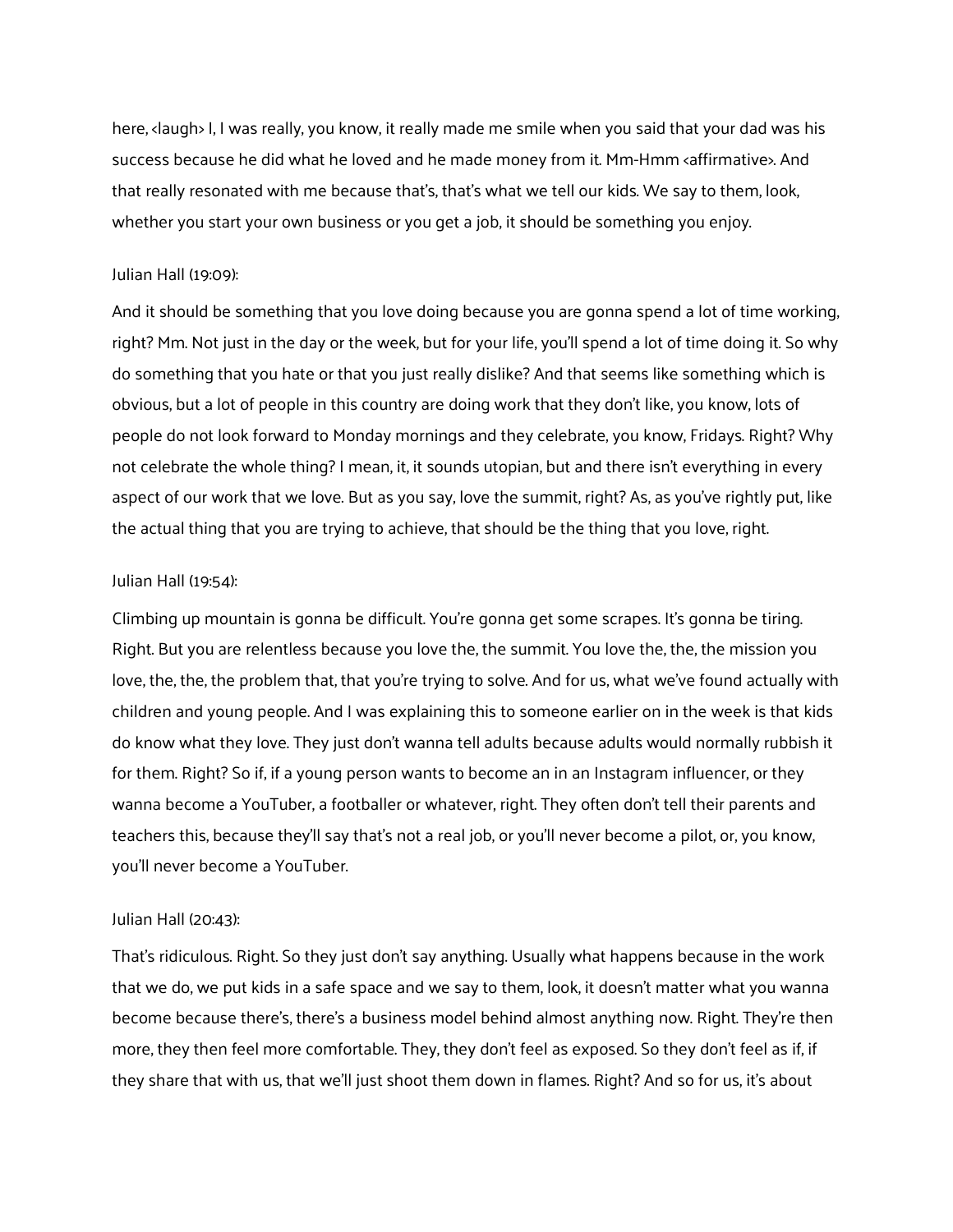saying, look, you know exercise that. And if it's, if you're seven years old and you like watching YouTube, then be YouTube. You like reading books, write books. If you like artwork, create your own artwork, et cetera, et cetera. Right. And, and that can change over time, but at least you now know the mechanism of, of what that feels like, so that you are then more confident to do it again later on.

### Jeff Dewing (21:35):

Well, yeah. And of course you I dunno, people say I'm lucky enough or I'm lucky enough, but I've got five children, eight grandchildren, and my view of children and their psyche and their, their mentality has materially changed. As a grandfather versus as a father, when we're all working all the hours under sun justifying that we're working all the hours under sun justifying that we've gotta put a roof over their heads and stuff like that. And it's not to hear a granddad. You think 'God, I got all that wrong' and mm-hmm <affirmative>. And, and when you then start to listen to children, especially if you come, you know, you've got into business and you've learned a lot of stuff, you've become a leader. They're unfiltered, right? They're totally unfiltered. And the second you start shutting em down, then you start worrying them for the future, which is why we're all wired.

### Jeff Dewing (22:21):

The more you can let them be creative and reach for the stars and have those moonshots, the more chance they've got on that success and improving the world. But it's a difficult thing to do because as adults, we all think we know best. And nine times outta 10, we are, and we are still learning from children. I mean, my seven year old granddaughter will come out with phrases to me and I'll go, 'where on earth did that come from'? And yet it it's it's, and it's fascinating. And it's, and it's, it's glorifying. And I love it.

And of course the other thing I wanna pick up on what you just said there, we all know how the, the, how society has been reacting to stress, right? We're all worried about mental health. It's gonna become a big subject, and mental health is driven by how you're feeling, depression, stressed and all those other things.

## Jeff Dewing (23:02):

And again, life for me is about how do you simplify a message that people can hone in on and potentially address? It doesn't mean it's gonna fix everything. But when people would say to me, oh,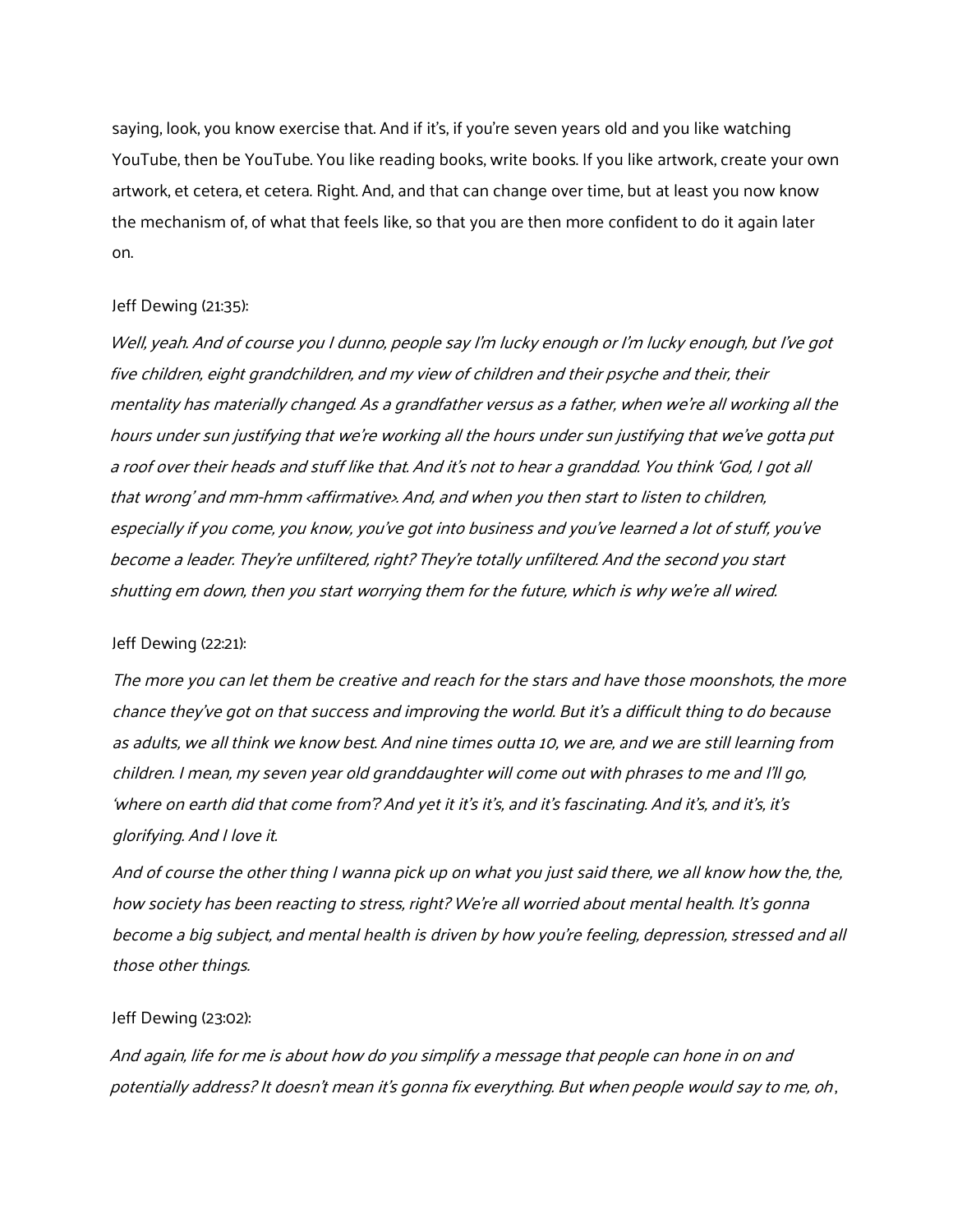my wife says something, you, look, you look stressed. I go, yeah, I am, I am stressed. I've got a lot of things on my shoulders at the moment. I don't really know what to do. But I'm gonna try this and try that until one day I heard someone say something, I think it was actually Simon Sinek. And he gave me the clarity. I've been looking for all my career. And he said, 'if you are doing stuff you don't love. That's called stress. If you are doing stuff you love, that's called passion. And your mental mindset is completely reversed'.

So if you feel like you are stressed, you need to question what it is you're doing, because you know, trying to overcome stress and take some pills, take some time off, all you're doing is kicking the can down the road, right?

## Jeff Dewing (23:53):

So you've got to really assess it. Because those people that feel there is nowhere to go. 'If I, if I leave this role or leave this job or stop running this company what am I gonna do next'? Then you're just carrying your stress further. Whereas when you make that jump, you'll be amazed how adaptable the human race is. And we've only gotta look at how we've responded to COVID. When we all said at the time, 'what an earth are we gonna do'? And here we are all adapting, right? So you have to have that understanding that you will always adapt, but it's about mindset. And I think it's an interesting journey when I, you know, when I reflect on, on mental health and it's just helped give me a lot of clarity. And it's also helped me drive that clarity through the people I work with by saying, if you don't love every part of what you do, then don't do it.

### Jeff Dewing (24:41):

And if there are parts of what you do that you think I'd rather not do, then find somebody else in your team that loves that bit of work, or let them do what they love. So, in my case, I hate doing expenses drives me mad, but I've got a lady in my team who loves doing expenses. So I say, can you do my expenses? So she's absolutely punching the air going 'I've got, to do some more expenses today'. <Laugh> and of course, suddenly everyone is now doing what they love. And it's about the bravery and courage to do that.

### Julian Hall (25:07):

Yeah. You know, and I think that's a real freeing message because it means that everyone can find their place in the world and be empowered to do that. Because as I said, often, people are in jobs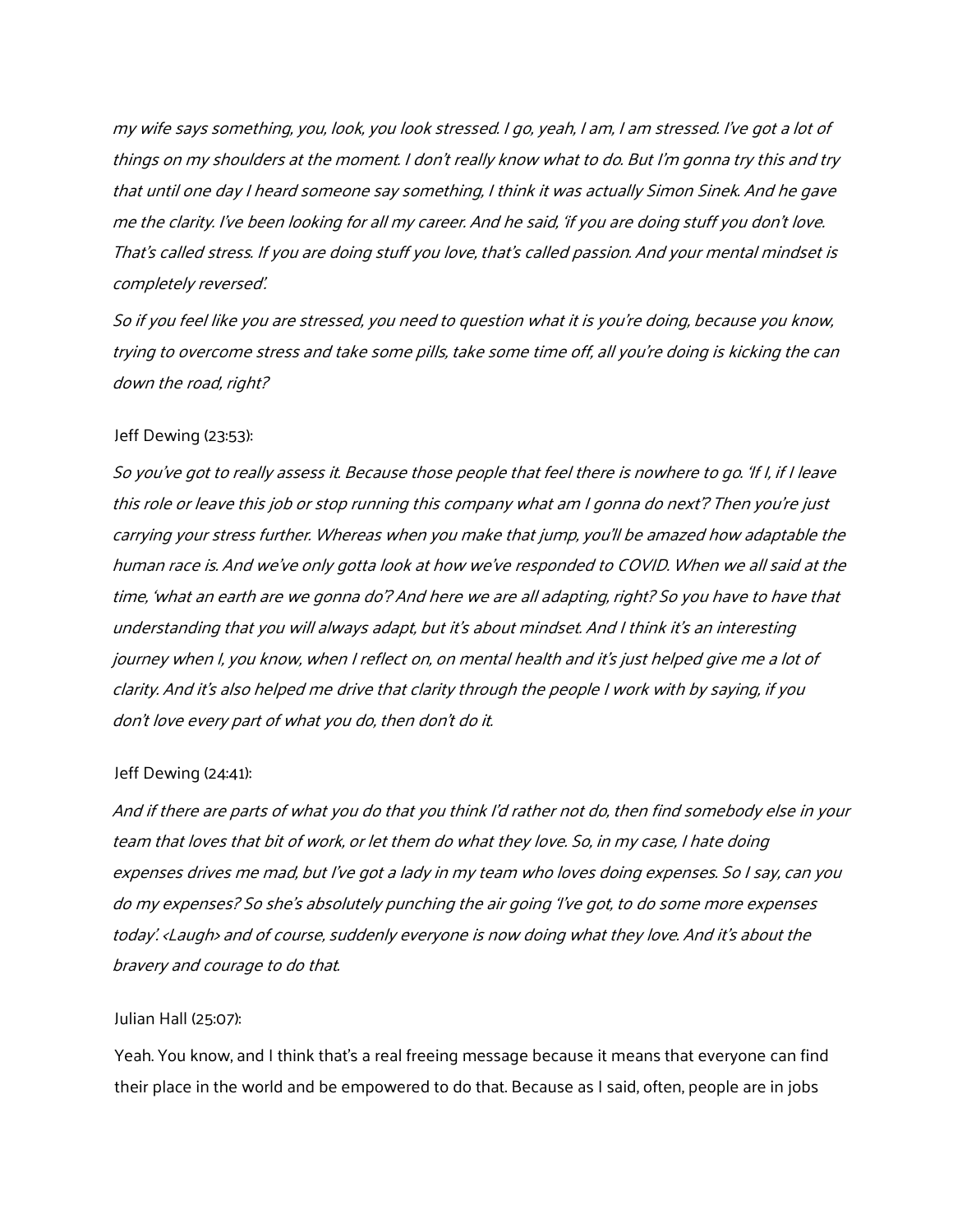that they may be good at, but they don't actually like it. Right. So, and this is the other big differentiator, there are loads of people in corporate that I met, who are really, really good at their job, but they're not passionate about it. And I just think, wow, okay, we've got that bit. We've got that bit wrong, haven't we? Because in school, actually, what young people have been told is do the thing you're good at for a job. Right. But just because you're good at it, it doesn't mean you're gonna be passionate about it, or it doesn't mean you'll be passionate about it forever. Right. And that's the other thing I think there was a parent who came to us and said that her son had set up a business. He was only like 12, he set up a business and six months later, he wanted to do another one and six months later, he wanted to do another one. And she said, you know, 'why can't he stick to one business'? I said, 'well, he sounds like a serial entrepreneur to me.' <Laugh>.

## Julian Hall (26:10):

And and I said, actually if he is gonna chop and change, why not chop and change at 12 years old. Right? You know, why not? You know, what's the problem. But it's because there's this narrative that parents are picking up from society and from teachers, which is like, you know, stick with it, even if you hate it. And sometimes you do have to stick with something for long enough before you realize you hate it. And actually you can differentiate, you know, it being hard from actually not liking it right. There is, there is something there. But actually, you know, for me, it was, well, you know, it, it's better that they do that now so that they can work through all the things that they like or don't like and explore it. So when they get a bit older, they can say, well, I've tried a bunch of things. And I'm closer now to the thing that I would love doing. And, and there's that confidence to then go into a job and say, you know what, I, I love working with numbers. You know, if you want me to do expenses, I'll do them all day long. <Laugh> there will be someone that will hire you for that. Right. Yeah, of course. You know, cause you'll be taking a problem away from someone.

#### Jeff Dewing (27:17):

Mm. Yeah, absolutely. And I, and I, listen, I love, I absolutely love what you just said there, because you know, in our, in our business and the environment I work in all the time, I say to everyone in our business, it is impossible to fail in this organization. You only succeed or learn. Right. Mm-hmm <affirmative> so, and if you look at that example, you've just given where someone is trying different things and you're absolutely right. Because we are wired, right. We've been wired in our generation and our growing up and our education that we say, 'you just gotta stick to something'. No, you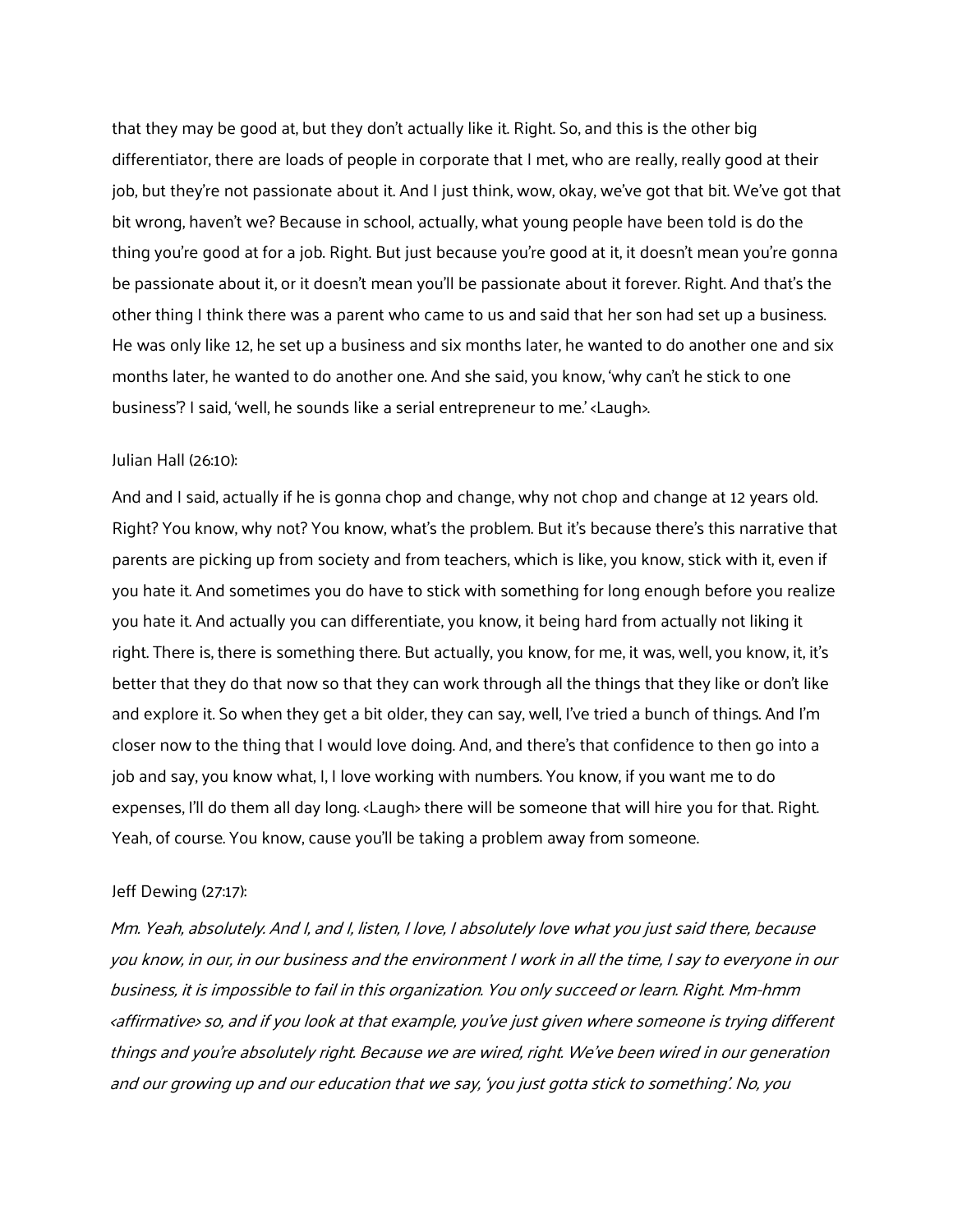haven't. Right. You've got to play and you've got to learn. And if you are doing that learning, when you are 12 years old, then it saves <sup>a</sup> huge amount of time and gives you absolute clarity when you suddenly move into that work environment. So I think it's a, I think it's absolutely genius that you encourage kids to do stuff like that because the knowledge they're gaining is off the scale. If they only start gaining that knowledge at 18, 19, then potentially they're gonna go through some real hardships before they really understand what, what they care about. So I, yeah, I, I love that. I love that quote. So Julian, so in view of this incredible conversation, which I'm loving, tell me what's next for Julian.

### Julian Hall (28:20):

So really, really great question. And it's something that I've, you know, I've been thinking about a lot more, especially during the, during post pandemic you know, where do we want to go and just kind of resetting that.

One of the things that we started off with as an idea, was getting entrepreneurship into the curriculum. And as I've said to you, you know, I'd met with DfE, Ofsted, bunch of teachers. And to be honest with you, I kind of gave up on that idea years later, which is, you know, this year I thought about it again. And I realized that one of the reasons why the Department for Education hasn't, hasn't taken entrepreneurship into the curriculum is because they need evidence that there's impact and that there's educational value if you were the Department for Education and you are in control of 30,000 schools and millions of kids, you are not gonna go on Julian or Jeff's say-so either, right?

### Julian Hall (29:19):

You're gonna want some kind of evidence. So, so what I've decided to do is over the next maybe 18 months or so is to reconfigure our curriculum, expand it for all of the key stages and to provide for free to as many schools as you would take it an entire curriculum an entire teachable curriculum on entrepreneurship. So it'll have all of the schemes of work, lesson plans, resources that teachers are used to pulling off you know, the internet and delivering. So that if we can get enough schools that, that are using this curriculum, we can then go to the Department for Education and say, 'look, we've got thousands and thousands of schools who are using this. This is how they've said, it's been benefiting students now, will you put it into the curriculum'? Right. So I'll have some evidence.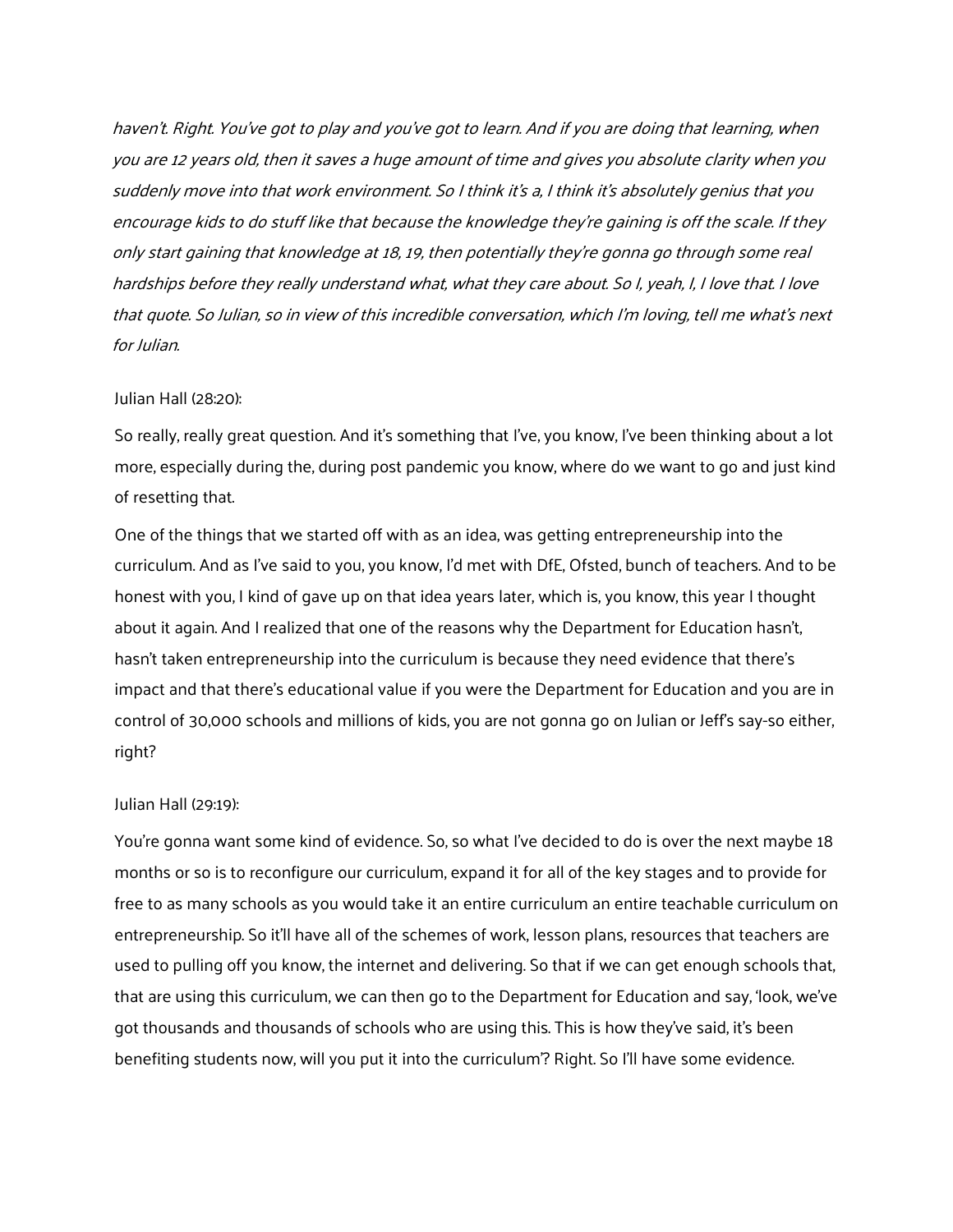Julian Hall (30:12):

And then I can start using that evidence to lobby the right people in government to get them closer to saying, 'look, you know, if I'm honest, the schools are already using a curriculum. It's updated every year. Teachers can adapt it, they're already using it, all it, all it now requires is for your, you know, tick to officially make it part of the curriculum'. There are other countries in the world, if you have entrepreneurship in their curriculum, we are essentially behind the the ball on that. And so that's one of the things that I, you know, I really want to get done. And I suppose, you know, our mission is to ensure that every child has access to effective entrepreneurial education. That that's our mission, right? And the only way we can do that is to do it at scale is to do it by, you know, getting into schools and also getting parents, giving parents the resources and the tools that they can use to encourage entrepreneurship in their kids. So that's, that's kind of next.

The other mechanism we're gonna use is technology. So we've got a prototype of a chat bot which can learn the way in which children digest information so that it can autonomously is what we're trying to get it to do, teach entrepreneurship, using our curriculum in the same way that a teacher would do. So it's, it's an entrepreneurship tuition app. So those are the two ways that we hope to use to scale the availability of entrepreneurship to kids everywhere.

### Jeff Dewing (31:48):

And that's, that's great, cuz at the end of the day, technology is an enabler, right? So if you're getting that right, it certainly does drive it. I've just suddenly thought as well. Do you remember the program? 7, 14, 21 where they followed the kids for the first seven years of their lives. Mm. And then they went to 14, 21 and then 50, I think it was and seeing the journey of how different children unfolded from different backgrounds. You imagine that, you know, if you went on an even bigger plan where you are following the entrepreneurship curriculum, that's being delivered by the schools and then actually following a dozen kids that have gone through that journey and into entrepreneurism and some fail, some succeed or they all succeed cause they've had the education- I dunno!

But I mean, what incredible advice that would be or evidence that would be when you then go to, to the, the institution, if you're still pushing against closed doors, that you can then actually evidence look at the impact that had on these kids that actually went through that journey.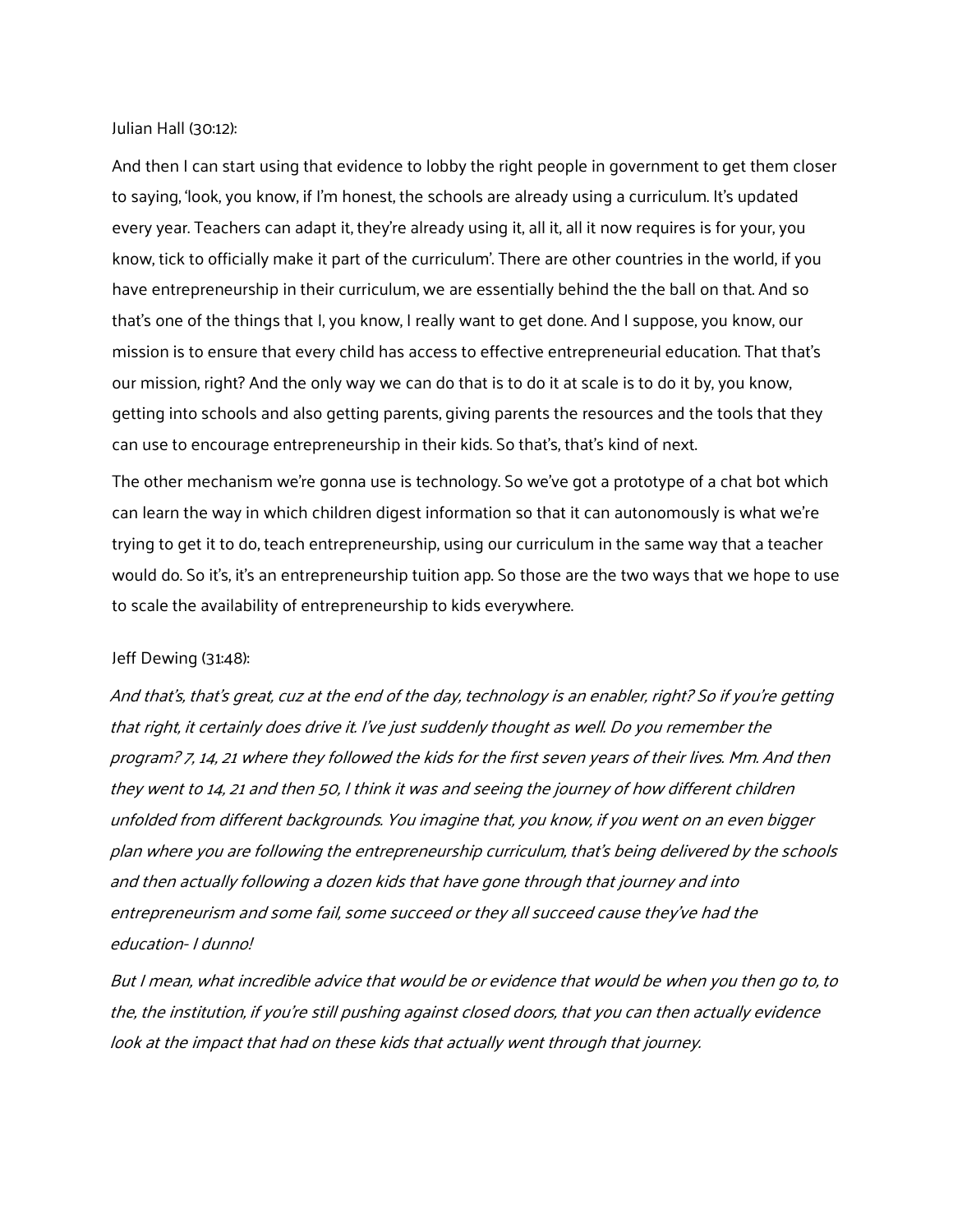### Jeff Dewing (32:37):

So, you know, that, that would be, you know, that would be a fascinating story to watch that unfold, but of course only downside is, its time. Right.

Julian, brilliant. Love that as well. Love, love the idea, love the principle, love the purpose, love the passion. And, and I think it's I find it all quite fascinating really.

So now if I look at if I look at all the things that, that, that we do and all the things that we, all the changes that we wanna see in the world, based upon your experience, what you've learned, the challenges you faced, the closed doors, pushing the water up hill, all the things you've had to go through. What one piece of advice would you give to the list ener now that wanted to start their own business and become a disrupter?

### Julian Hall (33:22):

It's to repeat what we've said before, but I'll just unpack it a little bit. So it would absolutely be to do what you love. Now, how I will unpack that is by saying this: that doing what you love means that you will, as an individual have a sustainable career, meaning you probably won't give up at solving that problem because you love it. Right. Nine out of 10 businesses fail. And I think one of the reasons for that yes, there's finance and the market and all the rest of it. But actually there was something that a podcaster said once and that he said businesses don't fail. People give up. And I think the reason why they give up is because they weren't genuinely passionate about it at the time. Now sometimes you do fall out of love with things and that's fine too.

### Julian Hall (34:15):

But if you are really passionate about something, you might slow down, you might take a break, but you're not gonna stop. And therefore the business - you'll have the ingenuity because of that passion to find the nooks and crannies and, you know, go around or through things or whatever it might be to just get one step further. And so I think for you as an individual so that it can be something which helps to fulfill you as a person, because I think that's really important is purpose and fulfillment. If you don't do something you, you genuinely love and it's not connected to a fin, an immediate financial outcome where it's not just about a financial outcome, then you will just be one of those nine out of 10 businesses that fail right now on the flip side, the reason to do what you love is because if you don't chances are your product or service, won't be that good <laugh> because if you don't love it, then you're not gonna put the time and effort in to make it special.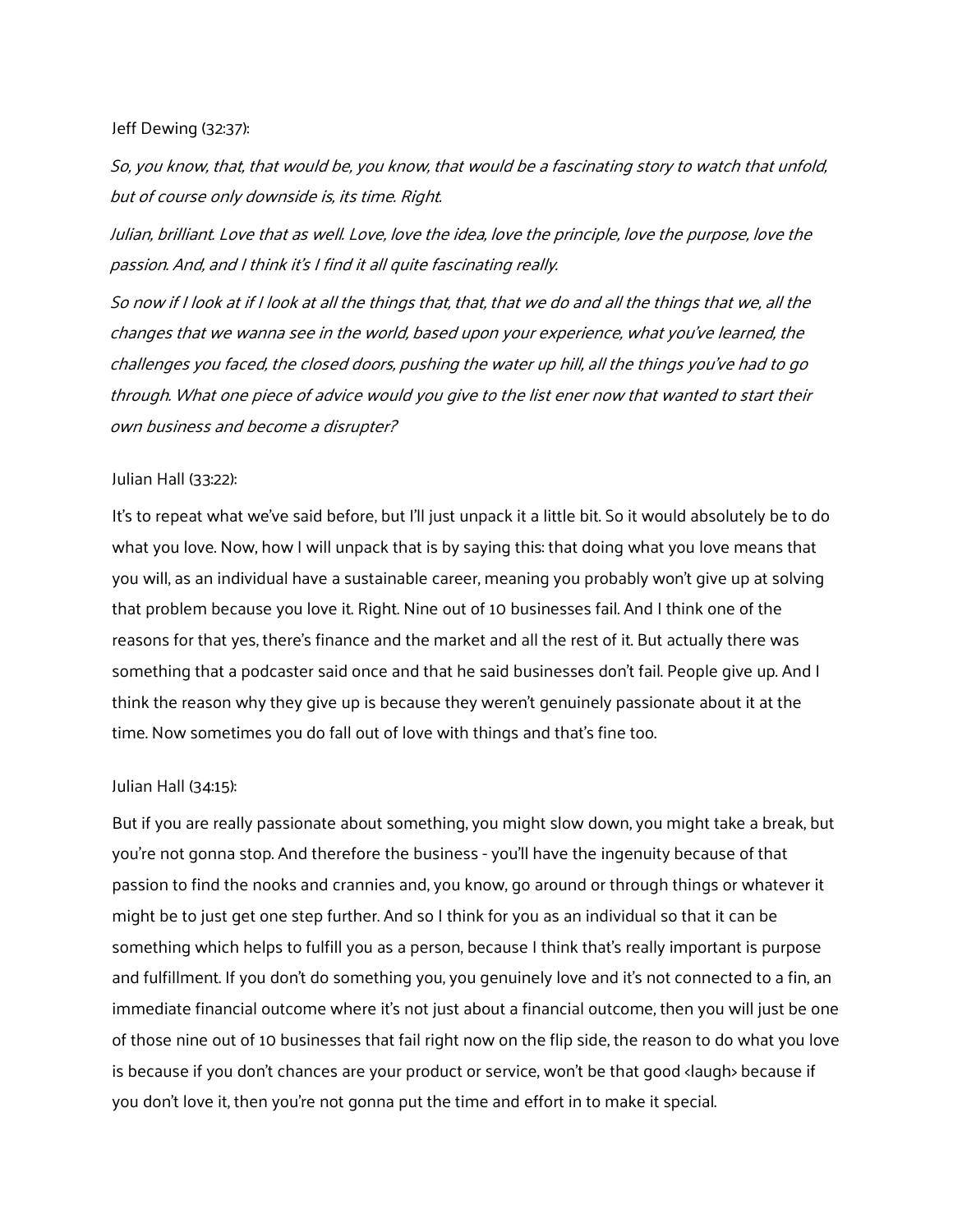Julian Hall (35:15):

You're not gonna put the time and effort in to really consider what's going to make this product or service great? And what's gonna make it the best in class? What is going to enable it to create an experience for the customer or the client that will have them coming back that will get them talking about it. If you're not in love with it, you're not gonna do any of those things. You're just gonna package it up as, as basically as possible and try and get it out the door where if you love it, you are always gonna want to improve it. You are always gonna be listening to the customers. You're always gonna wanna see how you can make it better. So I think on both sides doing what you love, if you're starting a business, is important for you and it's important for your customers and clients.

### Jeff Dewing (36:00):

Yeah. I, I wholly, wholly agree. And I guess, you know what I would probably add to that as well from my own experiences is that

### Jeff Dewing (36:11):

I will declare victory when I hear that people have stopped talking about work/life balance, because for me, there is no work life balance. There's just life, right. And you know, if I go to work from nine to five and I love what I do, and then I read books of an evening because I like to read books or I play pool, or I go to the pub or whatever, the things that make me happy, that's socially acceptable by my family, because I'm not working. Right.

But if I come home at five o'clock and then continue working, that's socially unacceptable. Because you then get put on the pressure going, 'why are you bloody working again'? Right. So, but I'm saying 'I'm not working. I'm doing what I love'. Right? So it's not about, I don't label it as work. And, and the, I guess the, the one thing that you, you need to is back to what we've been saying throughout the whole, this whole conversation .

### Jeff Dewing (36:56):

If you do what you love, you'll never work a day in your life. And if you start a business because you want to earn more money, that's probably the wrong reason to start a business. It's about solving a problem, right? The money will follow when you solve people's problems. And of course it's listen. It's great for people like me. And perhaps you would say, because we've been there, done it, got a t-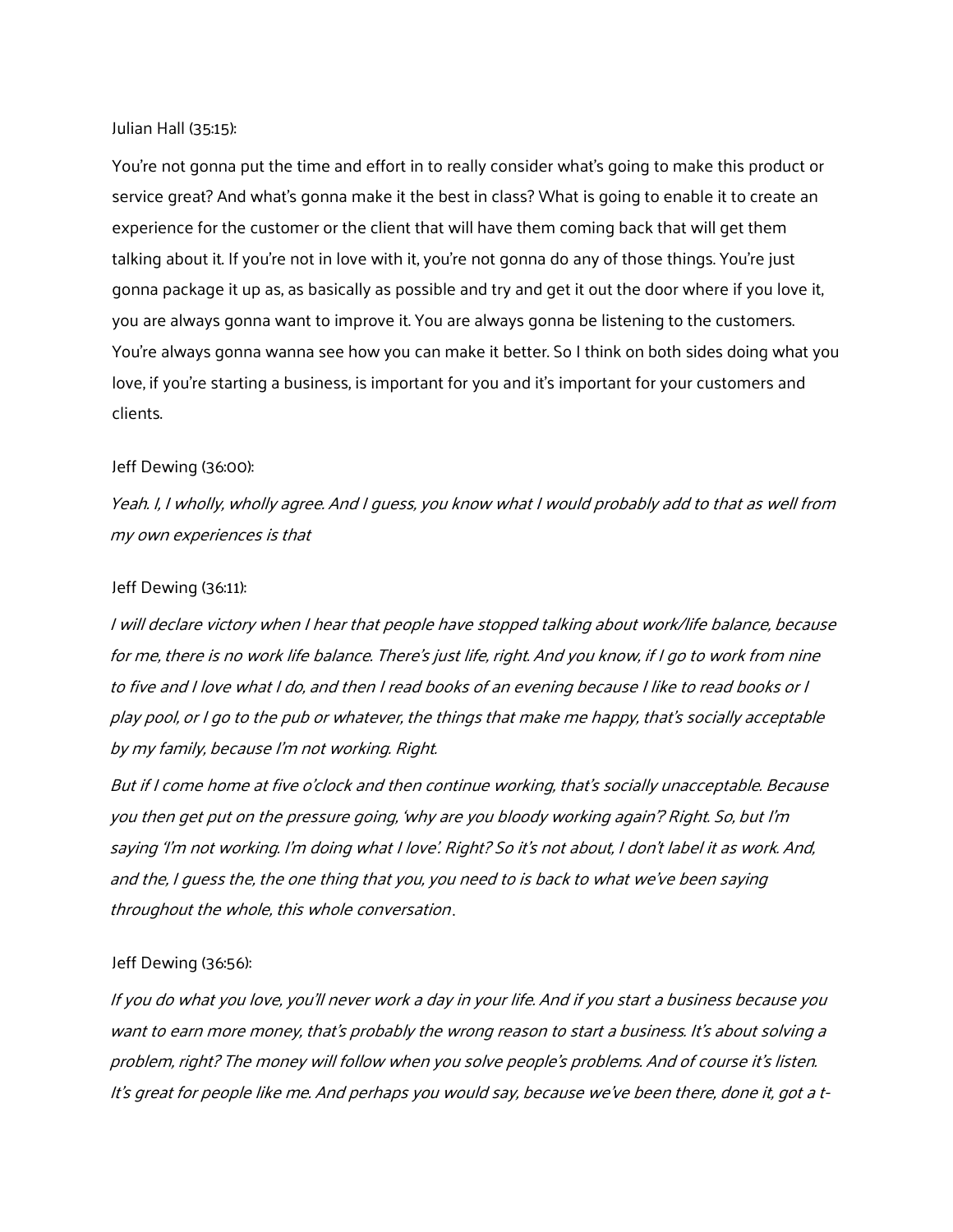shirt we've had those experiences. We've had the benefit of the wisdom when you are much, much younger. You know, you've either got to take that wisdom and trust in it, or you're gonna have to learn yourself and always say to, to, to people around me, my wife and whatever. And I say, look, you can't tell your child when you're teaching them to ride <sup>a</sup>bike that if you fall off, it'll really, really hurt.

## Jeff Dewing (37:37):

<Laugh> right. Doesn't matter how many times you tell 'em they're not gonna appreciate it until they've fallen off right. Then they'll appreciate it. Then they'll change their behavior. You have to experience life before you can adapt to it.

Julian, it's been a fantastic conversation. Absolutely loved every minute of it. You've really opened my eyes to some stuff that that has really sort of got, got me sort of thinking really deeply about, you know, some of those opportunities that you are clearly delivering. I'd like to thank you for your time today. and hopefully we'll catch up again soon.

### Julian Hall (38:10):

Thank you for having me, Jeff, and good luck with the with the rest of the episodes on your podcast. I'm sure that it it'll all be a tremendous success for you. Thanks for having me again.

### Jeff Dewing (38:23):

Well, what a conversation, a big thanks to Julian for taking time to talk to me today. I absolutely thoroughly enjoyed it. I guess the one thing that really stood out for me was the piece when he talked about the youngsters, the children at 12 years old, that were starting a business and were gonna become a YouTube influencer or, or an Instagram influencer or whatever it is that they, they feel at this moment in time they love. And to them realize that actually they don't really like it. So five months later, they're gonna try something else. And six months later, they're gonna try something else. And as, as adults, we are wired to, to say, 'no stick to stick to one thing, stick to one thing, stop trying new things'. But in reality, that's wrong. In reality, letting the children have the freedom to explore means the knowledge they're gaining the lessons they're learning and the ability to understand what it is they love and the speed and acceleration to which they will achieve understanding what they love means that they can hit the ground running when they are a mature adult and moving into the world of having to sustain a living.